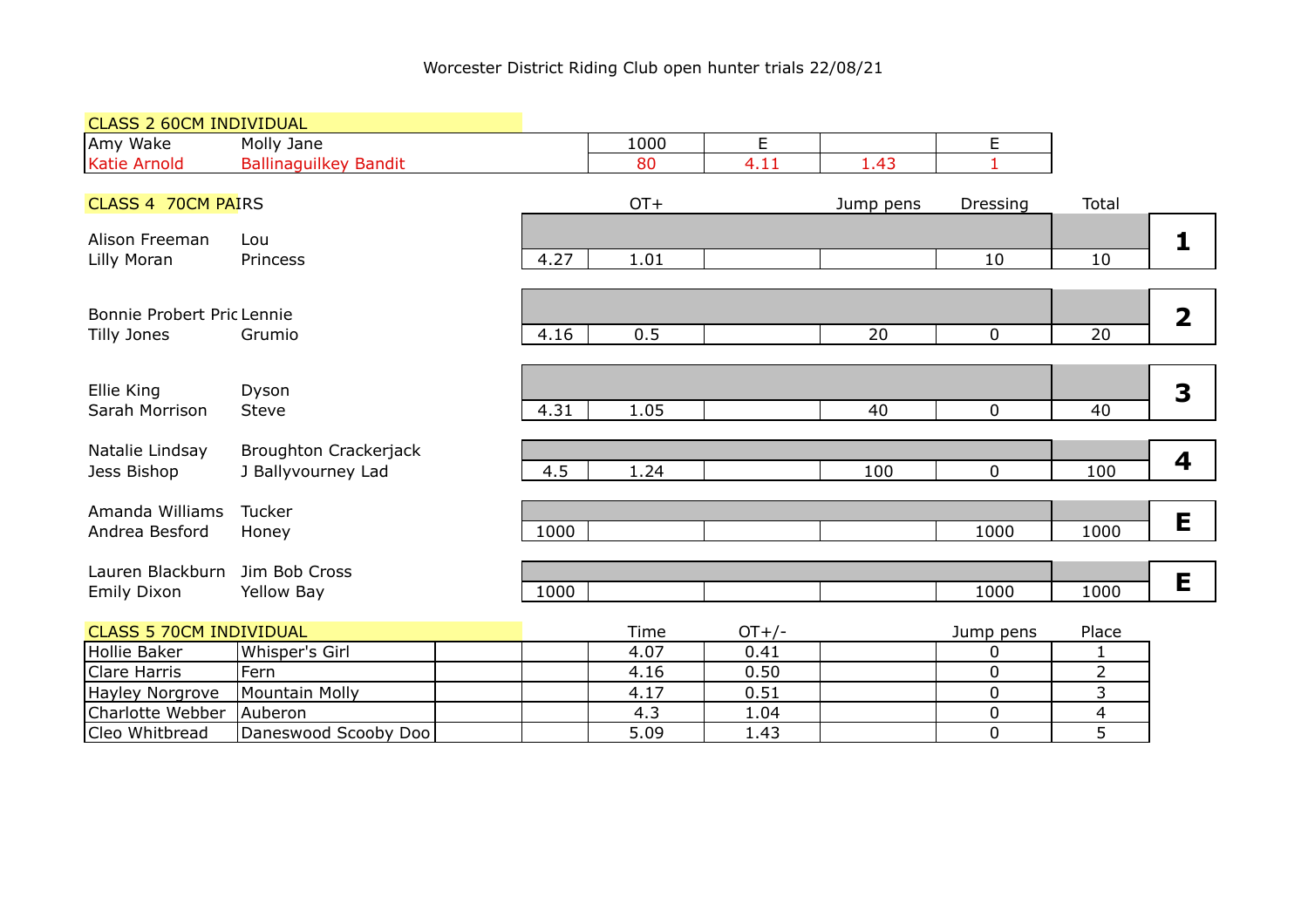| <b>CLASS 6 80CM PAIRS</b>                              |                     |      | Time           | $OT+/-$ |           | Jump pens                   | Dressing       | Total                   |   |
|--------------------------------------------------------|---------------------|------|----------------|---------|-----------|-----------------------------|----------------|-------------------------|---|
| Claire Seal<br>Alligator M                             |                     |      |                |         |           |                             |                |                         | 1 |
| Lynne Stanley<br>Camilla                               |                     |      | 6.12           | 2.36    |           | 20                          | 10             | 30                      |   |
| Natalie Smith<br>Coco Bean                             |                     |      |                |         |           |                             |                |                         | Ē |
| Bambi<br>Georgina Viall                                |                     |      | E              |         |           |                             | E              | E                       |   |
| Deb Powell<br>Ludo                                     |                     |      |                |         |           |                             |                |                         | Е |
| <b>Bron Williams</b><br>Swanny                         |                     |      | E              |         |           |                             | $\overline{E}$ | E                       |   |
|                                                        |                     |      |                |         |           |                             |                |                         |   |
| <b>CLASS 7 80CM INDIVIDUAL</b>                         |                     |      | Time           | $OT+/-$ |           | Jump pens                   | Place          |                         |   |
| Lian Robinson                                          | On The Road II      |      | 3.52           | 0.26    |           | $\pmb{0}$                   | $\mathbf{1}$   |                         |   |
| Aiden Elvins<br>Lisduff Mia<br>Karen Colley<br>Webster |                     |      | E<br>4.32      | 1.06    |           | $\overline{E}$<br>$\pmb{0}$ | $\overline{4}$ |                         |   |
| Camilla Ramsey<br>Turk                                 |                     |      | E              |         |           | $\overline{E}$              |                |                         |   |
| Becca Hammond<br>Toby                                  |                     |      | 4.21           | 0.55    |           | 20                          | 5              |                         |   |
| Danielle Thomas                                        | Sir Arthur's Knight |      | $\mathsf E$    |         |           | $\overline{E}$              |                |                         |   |
| John Downes                                            | Polkadot Edition    |      | $\overline{E}$ |         |           | $\overline{E}$              |                |                         |   |
| Hannah Cartwright Never Never                          |                     |      | $\overline{E}$ |         |           | $\overline{\mathsf{E}}$     |                |                         |   |
| Sophie Lloyd<br><b>TBC</b><br>Alice Cook<br>Smokey IV  |                     |      | E<br>3.55      | 0.29    |           | E<br>$\mathbf 0$            | $\overline{2}$ |                         |   |
| Saffron Friedman<br>Camilla                            |                     |      | 4.01           | 0.35    |           | $\pmb{0}$                   | 3              |                         |   |
| <b>Gill Suttle</b><br>Tedzhen                          |                     |      | E              |         |           | $\overline{E}$              |                |                         |   |
|                                                        |                     |      |                |         |           |                             |                |                         |   |
| <b>CLASS 9 90CM PAIRS</b>                              |                     | Time | $OT+/-$        |         | Jump pens | Dressing                    | Total          | Place                   |   |
| Karen Holloway<br><b>Bailey</b>                        |                     |      |                |         |           |                             |                |                         |   |
| Karen Richardson<br>Cougar                             |                     | 3.49 | 0.07           |         | 0         | 0                           | $\mathbf 0$    |                         |   |
| <b>Tracey Nelmes</b>                                   | Rainbeau Mountain   |      |                |         |           |                             |                |                         |   |
| Chloe Partridge<br>Syd                                 |                     | 4.33 | 0.51           |         | 20        | 0                           | 20             | $\overline{\mathbf{2}}$ |   |